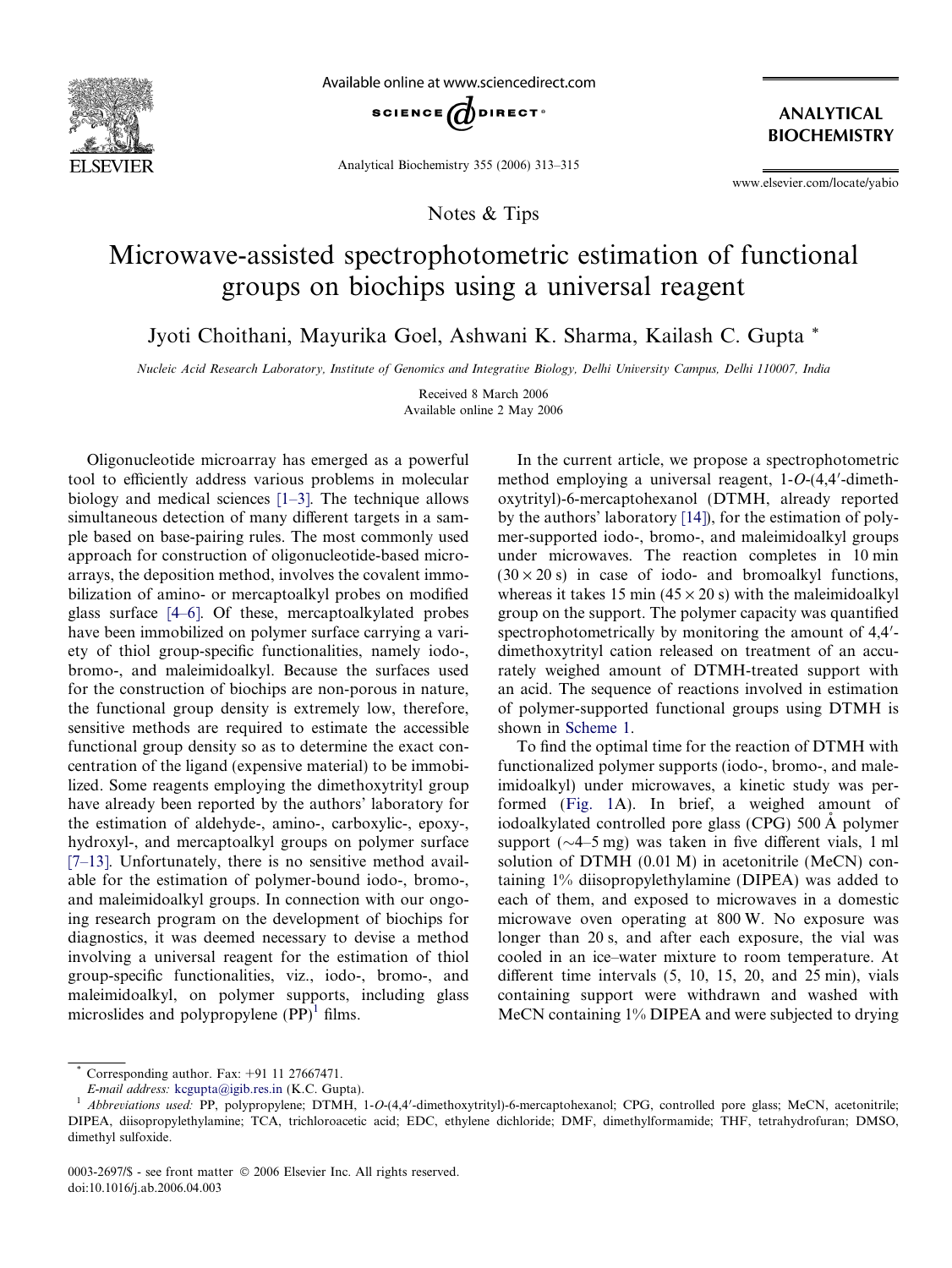<span id="page-1-0"></span>

Scheme 1. Estimation of polymer-supported functional groups using DTMH.



Fig. 1. Kinetics plots of the estimation reaction on CPG 500 Å supports bearing iodoalkyl ( $\blacktriangle$ ), bromoalkyl ( $\blacktriangleright$ ), and maleimidoalkyl ( $\blacktriangleright$ ) groups under microwaves (A) and thermal conditions (B).

under vacuum. The extent of reaction was determined by treating an accurately weighed amount  $(\sim]1-2$  mg) of DTMH-treated support with 3% trichloroacetic acid (TCA) in ethylene chloride (reagent A) for 5 min. The released DMTr cation was measured spectrophotometrically at 505 nm taking reagent A as a control. Similarly, loading on bromo- and maleimidoalkylated polymer supports was determined.

Likewise, loading on glass microslide/film was calculated by subjecting DTMH-treated glass microslide/film  $(1 \times 1 \text{ cm}^2)$  to reagent A. The functional group density was calculated according to the following formula:

Amount of Functional Groups

( $\mu$ mol/g of support or  $\mu$ mol/m<sup>2</sup> of microslide/PP film)  $=\frac{12.8 \times \text{Volume}(ml) \times A_{505nm}}{\text{Weight of Support}(mg) \text{ or Area of Silde/Film } (mm^2)}$ .

The kinetic studies of DTMH reaction with all three functionalized supports were carried out under thermal conditions for comparison purposes (Fig. 1B). The results of the kinetic study performed under microwaves reveal that the reaction of DTMH with iodo- and bromoalkylated support is completes in 10 min, whereas the reaction takes 15 min with maleimidoalkylated support. [Table 1](#page-2-0) shows a comparison of functional group loadings obtained using DTMH reaction under microwaves and the thermal conditions with those attained through the reported method.

Because medium plays a significant role in microwave-assisted reactions, it was considered necessary to study the effect of different solvents on the reaction of DTMH with polymer-supported functionalities. To investigate the solvent effect, functionalized polymer supports were taken in five vials and treated with DTMH reagent in different solvents, namely MeCN, EDC, dimethylformamide (DMF), tetrahydrofuran (THF), and dimethyl sulfoxide (DMSO) (data not shown). MeCN gave the best results among all of the solvents tried for this purpose except for PP films. Therefore, the estimation reactions were performed in MeCN only. Because MeCN is not compatible with PP films because of its hydrophobic nature, estimation reactions with PP films were carried out in EDC, a lipophilic solvent.

In conclusion, a simple and rapid method employing a universal regent, DTMH, has been developed for the esti-